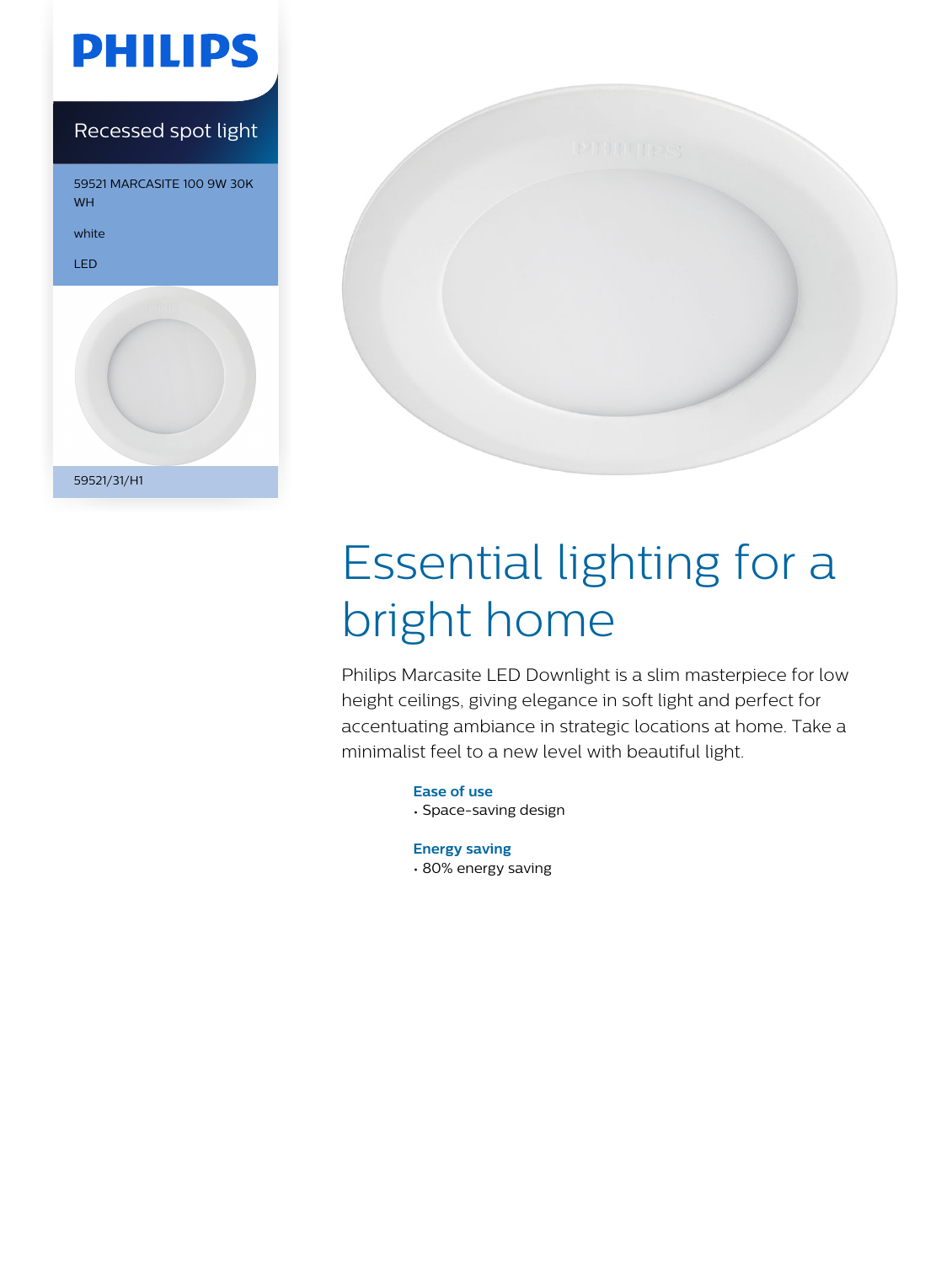### 59521/31/H1

## **Highlights**

#### **Space-saving design 80% energy saving**

Up to 80% energy saving compared to standard incandescent light sources.

### Specifications

#### **Design and finishing**

- Color: white
- Material: plastic

#### **Extra feature/accessory incl.**

- Adjustable spot head: No
- Dimmable with remote control: No
- LED integrated: Yes
- Remote control included: No
- Centerpiece: Yes

#### **Light characteristics**

- Beam angle: 110 degree(s)
- Color rendering index (CRI): 80

#### **Miscellaneous**

- Especially designed for: Functional
- Style: Functional
- Type: Downlight
- EyeComfort: Yes

#### **Product dimensions & weight**

- Cut out length: 10 cm
- Cut out width: 10 cm
- Height: 3 cm
- Length: 11 cm
- Net weight: 0.095 kg
- Recessed distance: 5 cm
- Width: 11 cm

#### **Service**

• Warranty: 1 year(s)

#### **Technical specifications**

- Lifetime up to: 15,000 hour(s)
- Diameter: 110 mm
- Total lumen output fixture: 600
- Bulb technology: LED, 240 V
- Light color: 3000
- Mains power: 220-240
- Fixture dimmable: No
- LED: Yes
- Built in LED: Yes
- Number of bulbs: 40
- Wattage bulb included: 9
- Maximum wattage replacement bulb: 0.2 W
- IP code: IP20
- Class of protection: Class II